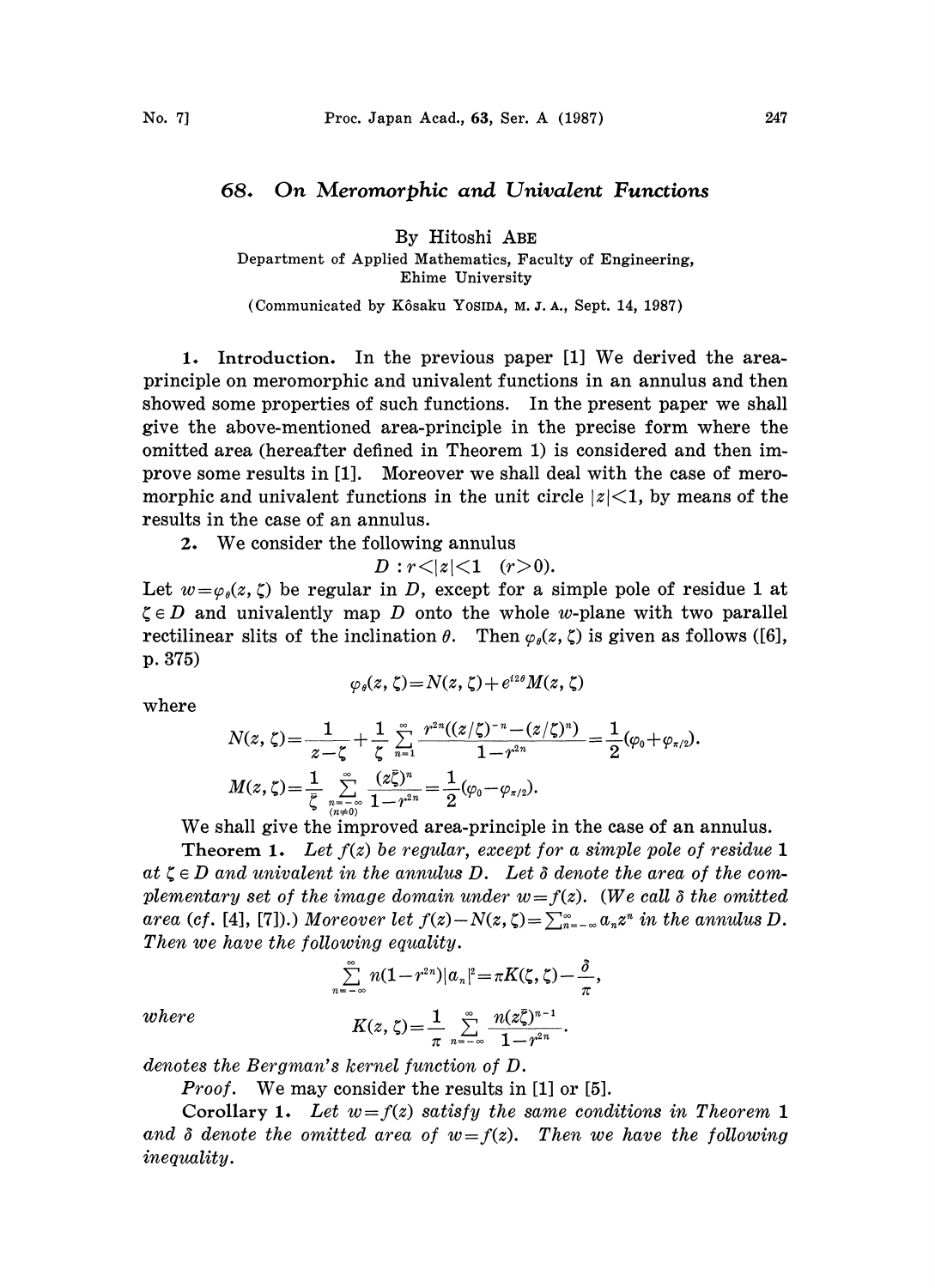$$
|f'(z)-N'(z,\zeta)|\leq \pi \Big(K(\zeta,\zeta)-\frac{\delta}{\pi^2}\Big)^{1/2}\cdot K(z,\,z)^{1/2}.
$$

Equality sign holds when  $f(z) = \varphi_{\theta}(z, \zeta)$  and  $z = \zeta$ .

**Proof.** We can prove the following inequalities by means of Theorem 1 and Schwarz's inequality.

$$
\begin{split} |f'(z)-N'(z,\zeta)|&= \Big|\sum_{n=-\infty}^{\infty} n a_n z^{n-1}\Big| \leq \sum_{n=-\infty}^{\infty} (\sqrt{n(1-r^{2n})}|a_n|) (\sqrt{n/(1-r^{2n})}|z|^{n-1}) \\ &\leq \Big(\sum_{n=-\infty}^{\infty} n(1-r^{2n})|a_n|^2\Big)^{1/2} \cdot \Big(\sum_{n=-\infty}^{\infty} \frac{n}{1-r^{2n}}|z|^{2n-2}\Big)^{1/2} \\ &\leq \Big(\pi K(\zeta,\zeta)-\frac{\delta}{\pi}\Big)^{1/2} (\pi K(z,z)^{1/2} = \pi \Big(K(\zeta,\zeta)-\frac{\delta}{\pi^2}\Big)^{1/2} \cdot K(z,z)^{1/2} .\end{split}
$$

Considering that  $M'(\zeta, \zeta) = \pi K(\zeta, \zeta)$  and the omitted area of  $w = \varphi_{\theta}(z, \zeta)$ equals zero, we see that the equality sign holds when  $f(z) = \varphi_{\theta}(z, \zeta)$ .

Corollary 2. Let  $w = f(z)$  satisfy the same conditions in Theorem 1 and  $\delta$  denote the omitted area of  $w=f(z)$ . Then we have the following inequality.

$$
|f(z)-a_0-N(z,\zeta)| \leq \left(\pi K(\zeta,\zeta)-\frac{\delta}{\pi}\right)^{1/2}A(z)
$$

where

$$
A(z) = \left(\sum_{\substack{n=-\infty\\(n\neq 0)}}^{\infty} \frac{|z|^{2n}}{n(1-r^{2n})}\right)^{1/2}.
$$

Next we shall deal with meromorphic and univalent functions in the unit circle  $|z|$  < 1.

Theorem 2. Let  $w=f(z)$  be regular, except for a simple pole of residue 1 at  $z = \zeta$  (0 $\lt |\zeta| \lt 1$ ) and univalent in the unit circle  $|z| \lt 1$ . Let  $\delta$ denote the omitted area of  $w=f(z)$ . Moreover let

$$
f(z) - \frac{1}{z-\zeta} = \sum_{n=0}^{\infty} b_n z^n (|z| < 1).
$$

Then we have the following equality which means the area-principle.

$$
\sum_{n=1}^{\infty} n |b_n|^2 = \frac{1}{(1-|\zeta|^2)^2} - \frac{\delta}{\pi}.
$$

**Proof.** We may make r tend to zero in Theorem 1, considering

$$
N(z,\zeta) \to \frac{1}{z-\zeta} \quad \text{and} \quad K(\zeta,\zeta) \to \frac{1}{\pi} \frac{1}{(1-|\zeta|^2)^2}
$$

Remark. This result will generalize Chichra's one  $([2], [3])$ . We can derive the following corollary directly from Theorem 2.

Corollary 3. Let  $f(z)$  satisfy the same conditions in Theorem 2. Then we have the following inequality.

$$
|b_1| \leq \frac{1}{1-|\zeta|^2} \sqrt{1-\frac{\delta}{\pi}} (1-|\zeta|^2)^2
$$

Equality sign holds when

$$
f_{\mathfrak{0}}(z) \!=\! \beta \, \frac{z(1 \!-\! \bar{\zeta} z)}{z \!-\! \zeta} \qquad \Big(\beta \!=\! \frac{1}{\zeta(1 \!-\! |\zeta|^2)}\Big).
$$